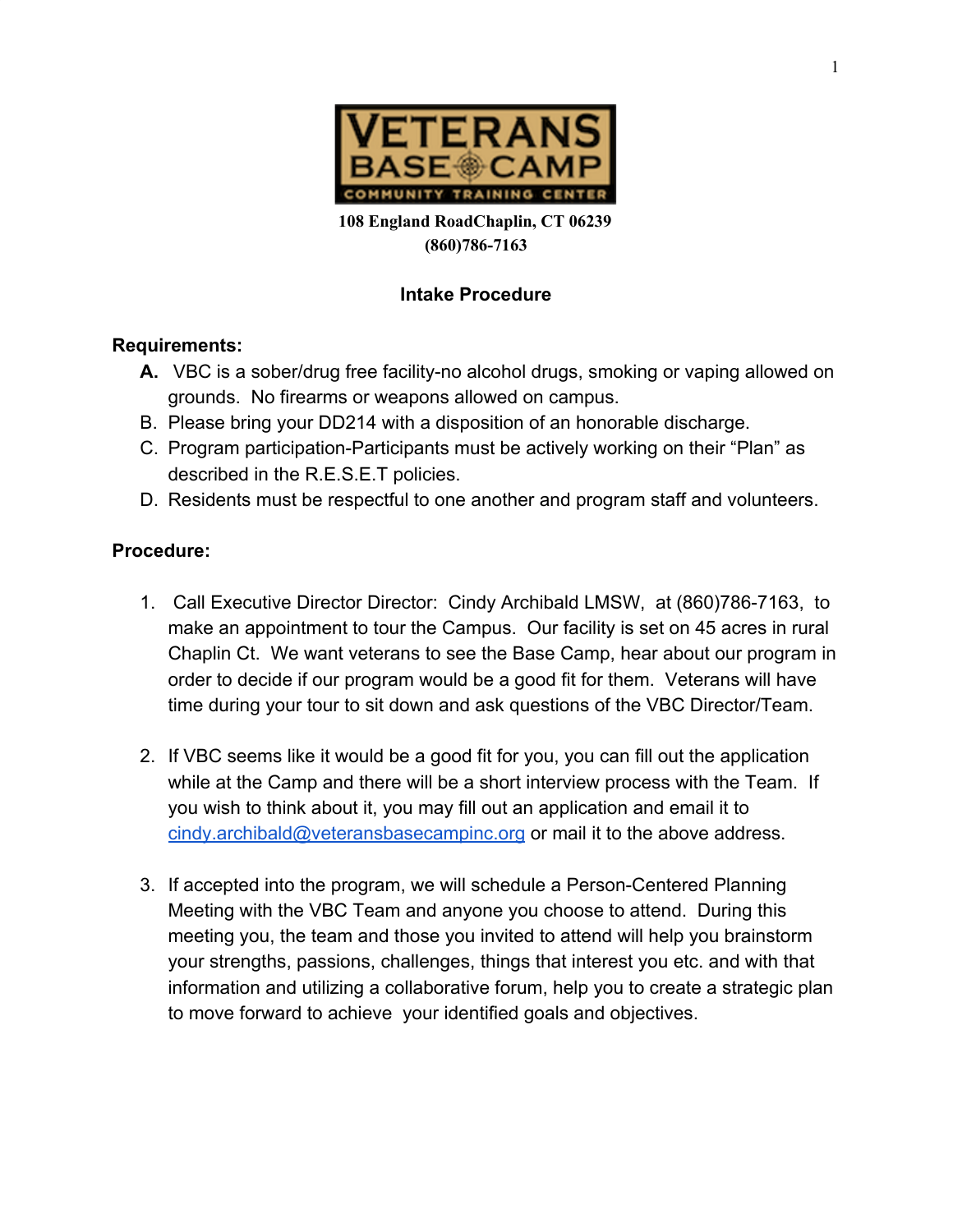

**108 England RoadChaplin, CT 06239 (860)786-7163**

# **R.E.S.E.T "Regroup. Evaluate. Strategize. Engage. Track"**

 Welcome to Veterans Base Camp and Community Training Center's R.E.S.E.T. for Veterans Program. Veterans Base Camp is not just a "housing" program, it is a supportive 100% sober (no smoking, drugs, alcohol or firearms on the grounds) transitional housing program, which is designed to give you the opportunity to "**R**egroup," "**E**valuate" where you are at at this point in your life. Through your active participation with your "team" made up of: You, VBC staff, and any other persons you wish that know you and support you, will actively "Strategize," to create your "person-centered-plan" (PCP), identify your short and long-term goals that will assist you in achieving independent-living status within the community. VBC will work alongside you to support you to "**E**ngage" those identified strategies and "**T**rack" your progress to help ensure your success.

While in this program, you will be expected to be the one working the hardest to achieve the goals and objectives that are identified in your Person-Centered-Plan. This includes working on improving any targeted areas identified that would lead to achieving independent living status. You will be assigned a "battle buddy" or accountability partner during your stay at the Camp. To reinforce and support this objective, it is expected that you will "Engage" in at least 20 hours of work/programs/volunteer activities per week at Veterans Base Camp. VBC expects that you will make a sincere commitment to yourself, your veteran housemates, to the program staff and that you will work hard to make progress toward living a healthy, independent life.

Remember, you are not alone here: " We've Got Your Six!"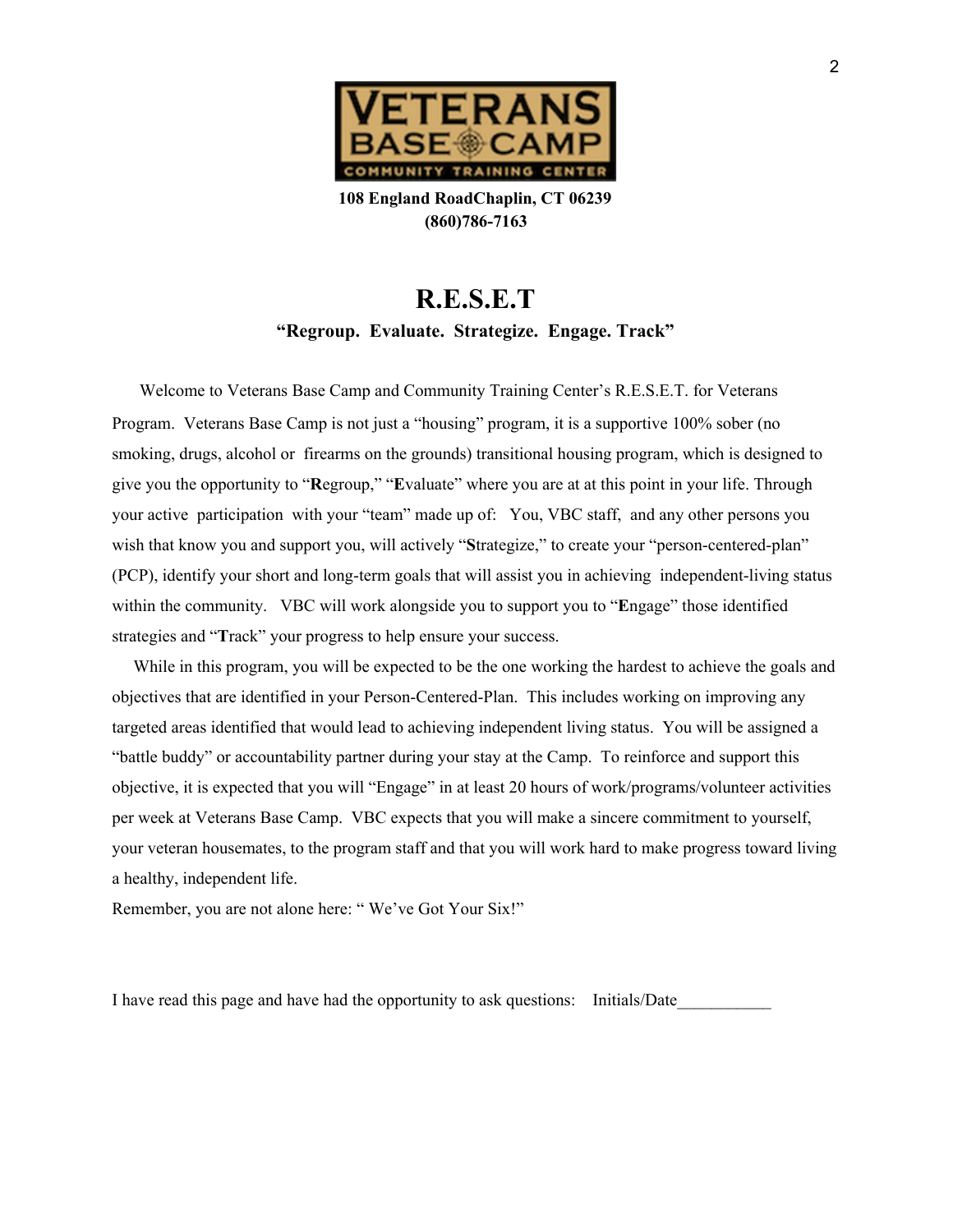#### **EMERGENCY**

In case of emergency (personal, fire/safety, violence, intruders, etc.) CALL 911. Immediately after calling 911, contact Cindy Archibald (860)942-4507, Mitch Willsie (860)608-3396, or Jeff Bizzarro (860)299-5698. The Administrator on Call (AOC) list for off duty hours is on the bulletin board in the Dining Hall. If Staff does not pick up, leave a message and go to the next AOC number and call. In a real emergency, call 911. In the event someone else sends police officers or firemen to the house, please notify an AOC immediately.

**In Case of Fire: "RACE"**

- **R**: Remove self and others
- **A**: Activate alarm and dial 911
- **C**: Close doors
- **E**: Evacuate the building

## **Residential Fees**

Residents pay "rent" to live at the Camp, and the rent is determined by which living quarters you inhabit and which services are accessed. Rental fees for a cabin are \$850.00/month and include electric and heat. Rental fees for rooms in the Main Building are \$650/month and are inclusive of electric and heat. Vets that qualify for a Vash-Voucher from the VA can cover up to 70% of the total rent. Rental fees must be paid by money order or bank check and is due by the 5'th of every month. Bank checks or money orders are to be made out to: "Veterans Base Camp" and presented to the Program Director. No personal checks are accepted,. Any changes in income should be reported to the Program Director within 72 hours, and they will help you obtain any adjustments to be made to your Residential fee. Any veteran who does not pay their monthly residential fee in a timely manner and in full may be discharged from the housing program here at VBC. If this happens, every effort will be made by VBC to locate emergency housing for the veteran. However, lack of available emergency housing, or refusal of the veteran to accept the emergency housing, may not prevent the veterans discharge from the program. ,

## **Kitchen and Laundry Access**

Access to the laundry room in the main building is daily from 7:00 a.m. to 10:00 p.m. Clothes should not be left in the washer or dryer after the cycle is completed. Empty dryer and lint filter after each load. Label your bleach and detergent containers. Kitchen access is permitted during community meal preparation times: 7:00-8:30 a.m. ; 11:00 a.m.-12:30 p.m. and 4:30 p.m.-6:00 p.m. Personal snacks and foods can be kept in your refrigerator in your Cabin/Room, or stored in airtight containers in your room.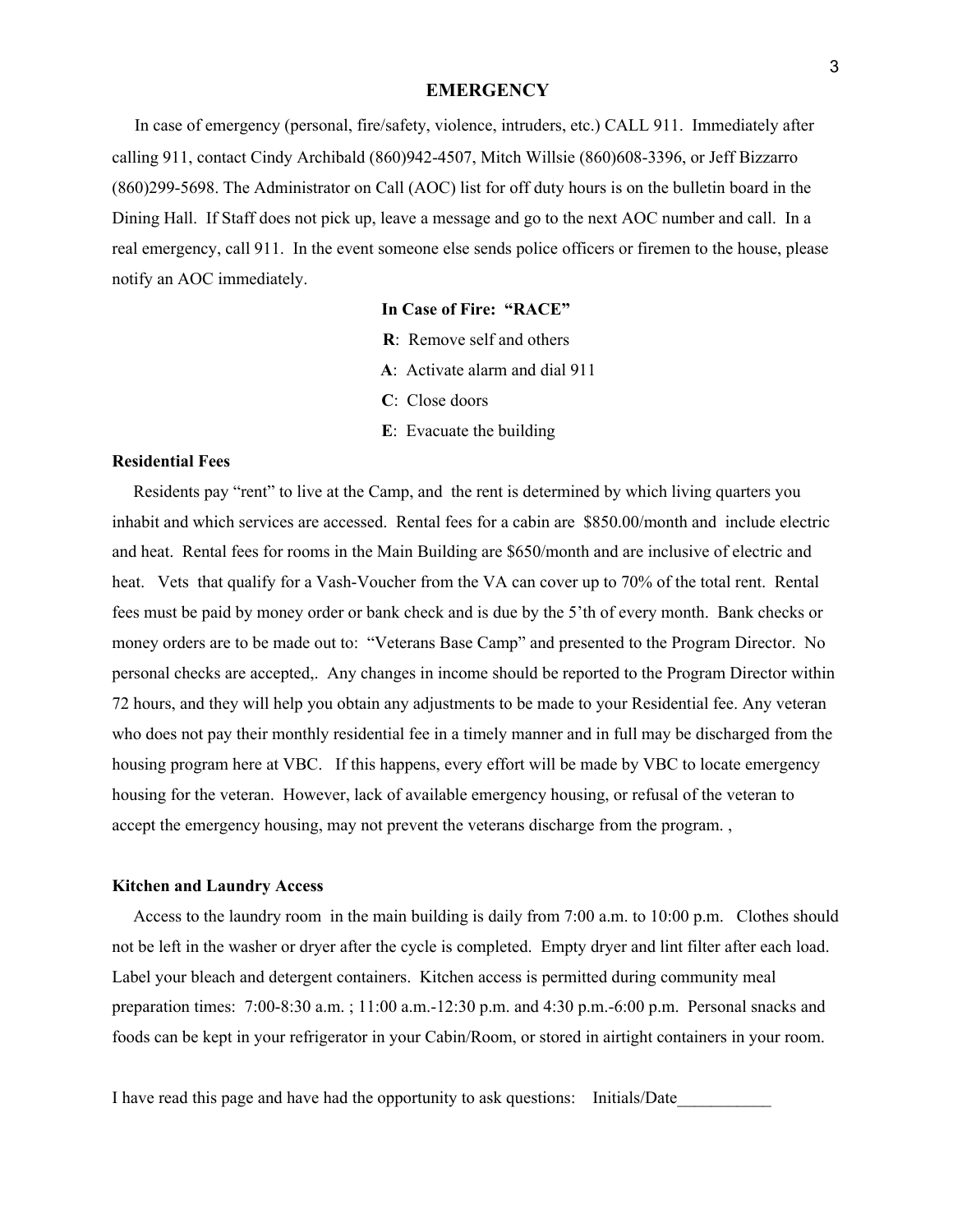#### **Kitchen and Laundry Access (cont'd)**

Meals are prepared community style and will be eaten "family-style" in the dining hall or weather permitting, at the Pavillion. Kitchen duty will be part of the "Duty Roster" and all residents are expected to participate in meal preparation and community meals as it is part of our therapeutic milieu routine. Meals are eaten "family-style" in the dining hall or weather permitting, at the Pavillion or deck if we are barbecuing. All leftovers must be labelled and dated and stored in the Main Kitchen Refrigerator.

## **Room/Cabin Info:**

Cabins and rooms should be kept neat and orderly. Microwaves for reheating, small dorm size refrigerators and coffee pots are allowed in the rooms but no hot plates, open flames/candles or burners are allowed. Any infractions committed by residents by having hot plates or burners or open flames in rooms are grounds for immediate dismissal as it is a safety concern and a violation of our insurance policy. Random inspections to insure compliance and the safety of all can occur unannounced at the discretion of the Program Director, Assistant Program Director or Team Leader. All food/snacks must be stored in airtight containers in order to avoid roaches and other pests/critters. VBC is contracting with a pest extermination company to do monthly preventative treatments in the Main Building and each Cabin. Mandatory Quiet hours 10:00 p.m.-8:00 a.m.

## **Medications**

Upon arrival to the program, each veteran must participate in an intake process where all medications and accompanying "doctor's orders" must be presented to the Program Director or Designee. Meds will be counted and entered into the Individuals Medication Log. Prescribed medications must be taken as directed by your doctor as this is part of your PCP. Medications will be kept secured in the Main Building and the Veteran may access the meds at the prescribed time. Both Vet and Staff will sign the Med Log that prescription medication was taken or refused. Over the counter medications are also to be kept secured in the Main Building as well and may be accessed on a "as needed basis" according to manufacturer's instructions.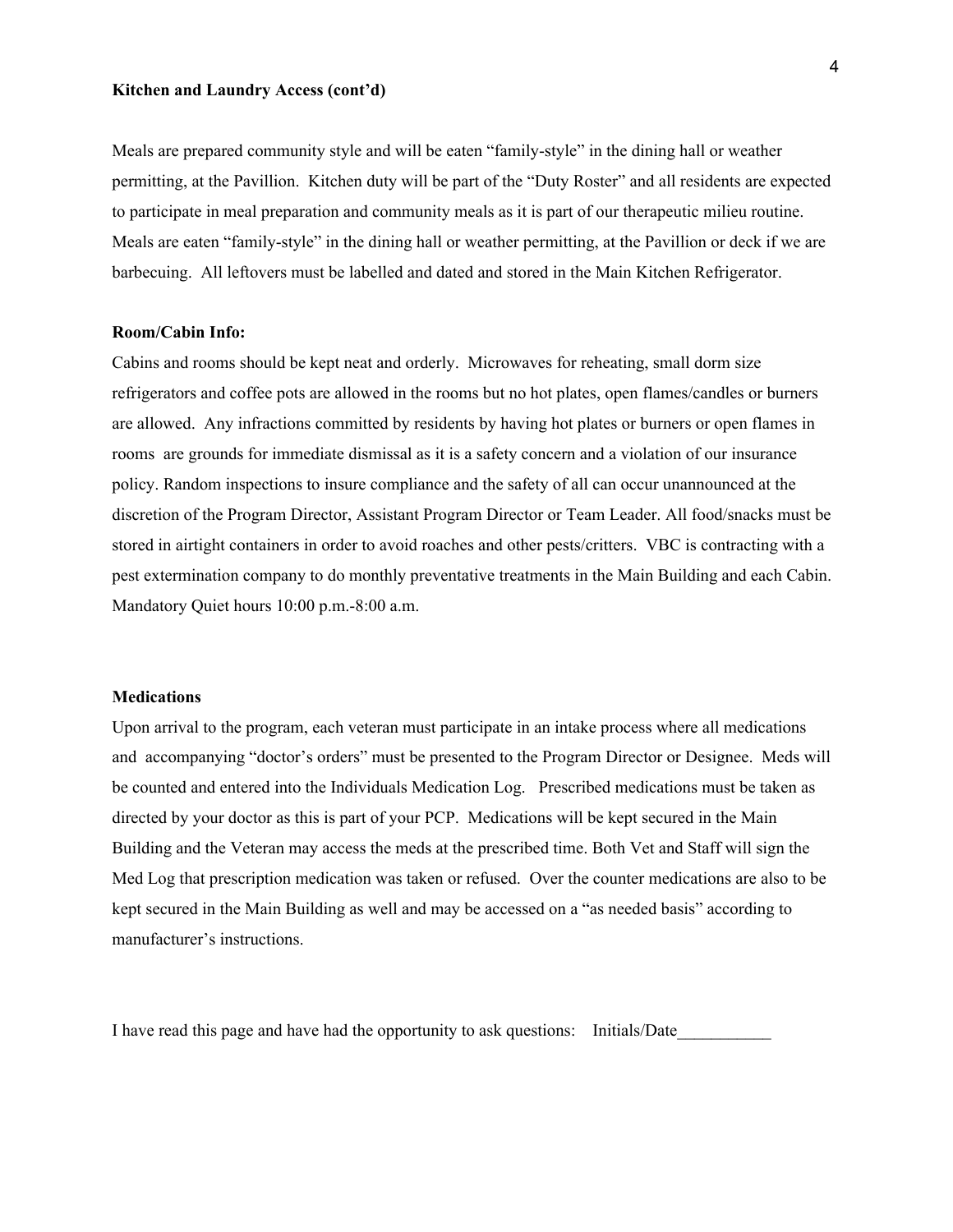#### **Program Meetings**

All Veterans are required to attend a weekly program meeting. Meetings are held in the Main Building at a time which is convenient for most of the Veterans. Work and other treatment meetings or appointments are accepted as an excused absence, however, the Veteran must take responsibility to find out what information they have missed from either the Program Director, Team Leader or Assistant Director. Program meetings are used to share program information, event planning, social skill building, conflict resolution/challenge solving, and building community/team camaraderie. It is part of the program and attendance is expected.

## **Cable T.V. and Computers**

The Main Building has WIFI, Cable in the Rec Room and Residents are welcome to use the WIFI while in the Main building. Individual Dishes/WIFI in each Cabin/room are not permitted because of the transitional nature of our program.

#### **Cars/Parking**

Veterans may have cars parked on VBC's property. ALL VEHICLES must be registered and insured. VBC is not responsible for any cars or vehicles parked on the property. Please keep vehicles off the grass areas unless unloading any heavy items, furniture etc... Groceries are not considered heavy items.

## **Fire/Safety Inspections**

Inspections of smoke detectors and fire extinguishers are done routinely and unannounced as determined by the VBCs Fire Safety Officer, VA and local codes. VBC Program Director or Designee conducts inspections.

#### **Inspections**

VBC Program Director or Designee will walk through each housing unit on an unscheduled /daily/nightly basis. The Program Manager of Designee will conduct routine fire/safety inspections weekly. Any damages or infractions found during these "walk-throughs" will be documented and the responsible party will be charged for the repair costs. Please report any accidental or other damage immediately to VBC staff. Smoking/Vaping inside of cabins, and bedrooms, including hallways, stairs and entryways is *absolutely forbidden and strictly enforced.* VBC is a smoke-free facility.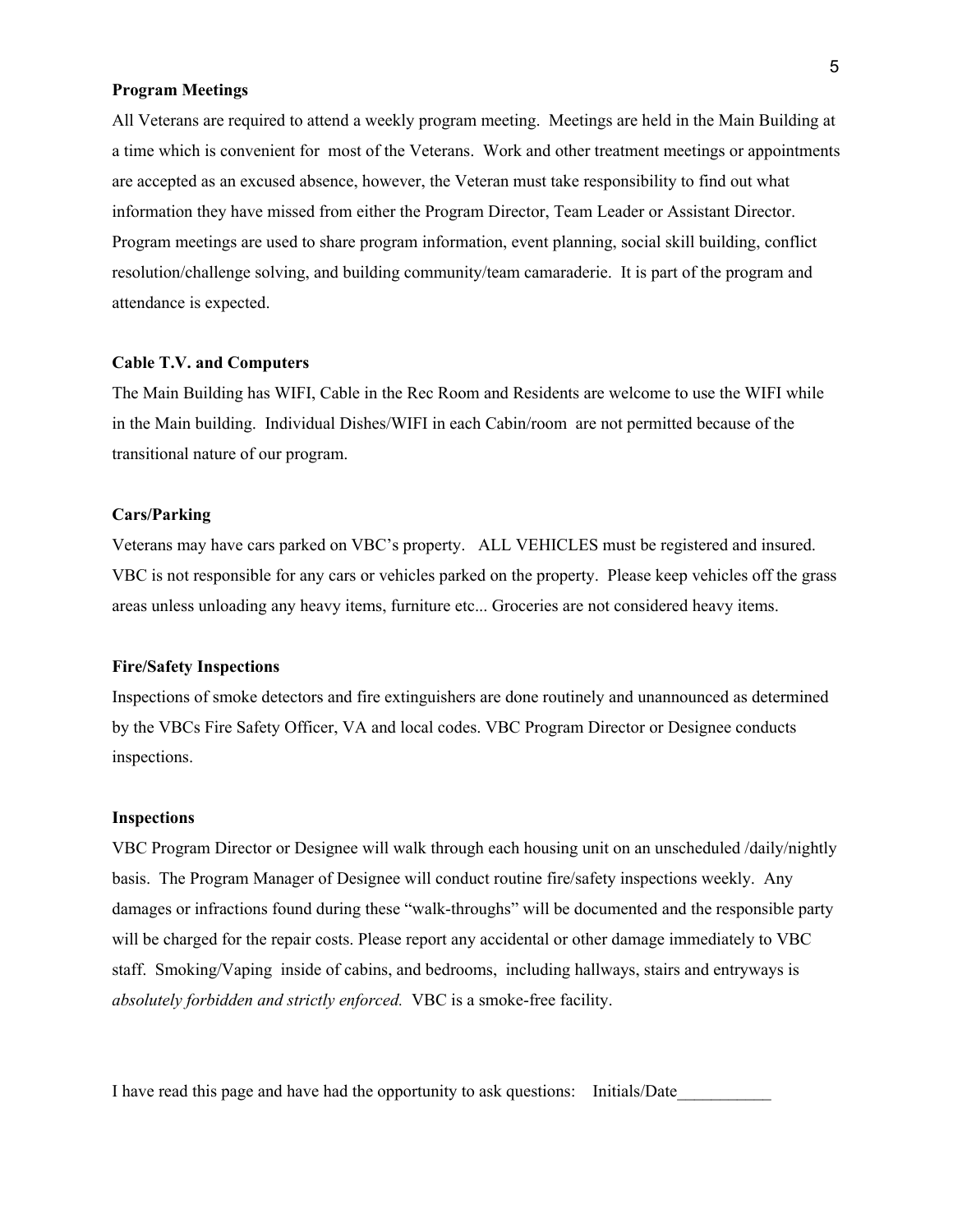## **Keys and Locks**

You will receive one key to your Cabin or Main Building bedroom. Duplication of keys is prohibited. If you lose your key, please inform the Program Director, Assistant Director, or Team Leader. There may be a charge to replace lost keys. You may not add or replace locks on your own. Any difficulties with locks must be reported to the Program Director, Assistant Director or Team Leader.

## **Cleanliness**

Keep your Cabin/Bedroom Clean:

- Bed made
- Clothes picked up off the floor
- Personal items stored neatly in closet or bureau
- Rug vacuumed
- No open food or food containers stored in bedroom/Cabin. Must be stored in airtight containers.

## **Everyone must leave the/their bathrooms clean**

- Sink cleaned after each use
- Tub and shower rinsed and drain cleaned after each use
- Toilet swished with brush and area around the toilet mopped cleaned daily
- Personal toiletry items kept in neat order either in the bathroom or carried from the closet.

## **Kitchen-Professional and Staff Kitchens**

- Wipe Counters down after EACH meal or cooking project
- Top of stove wiped after EACH use, if a spill occurs, remove burner trays and clean
- Oven cleaned after spills and cleaned monthly on the first of each month
- Food kept in the fridge must be in closed containers or wrapped and labelled and dated
- Food kept in cupboards must be in sealed containers and all (boxed, canned and in jars) food must be dated
- No dirty dishes kept in sink
- All dishes must be put away after dried. Do not leave dishes in the dish drainer
- Floor swept daily and mopped weekly
- Empty trash daily or if there is an odor.
- Keep soda cans and recyclables in container outside to prevent pests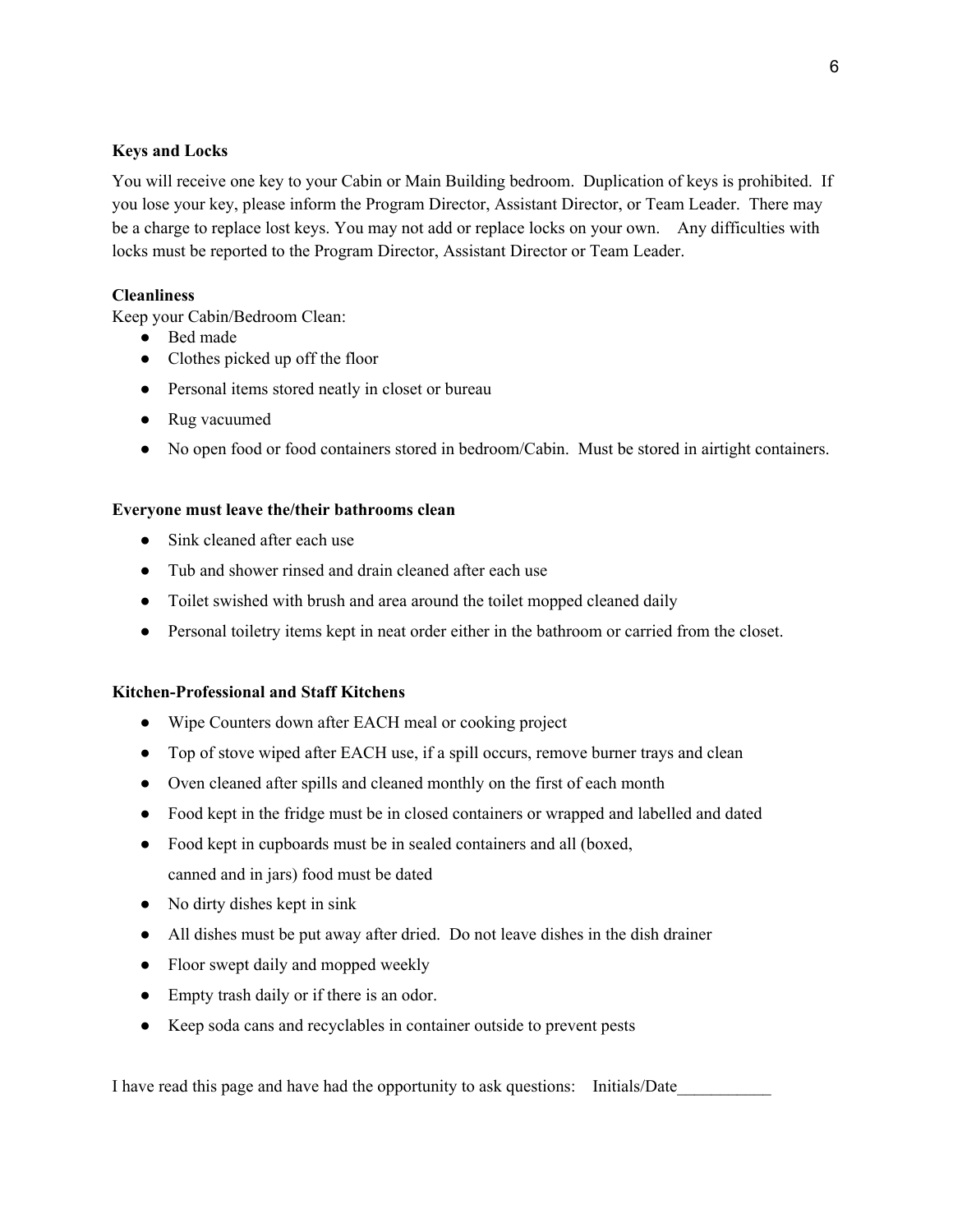## **Rec Room**

- Daily pick-up after yourself
- Dusting/weekly per Duty Roster
- Rugs vacuumed and floors swept every other day per Duty Roster.
- Linoleum floors damp mopped weekly per Duty Roster.

## **Seasonal Yard Work**

\*\*\*\*Everyone must participate in yard work unless they have a doctor's note.

- Snow removal
- Grass Cutting
- Weed wacking
- Raking/blowing leaves
- Sweeping pathways, decks, stairs, and front porch
- Planting, weeding,watering, harvesting the garden.
- landscape watering
- Trash-empty, dump runs
- Water Monitor (this will be explained during orientation)

#### **Animal Care**

Chickens-water, feed, clean coop, compost, collect eggs, feed and water goats, clean pen.

## **Other chores per Duty Roster**

Weekly Duty Roster will be posted in the main Dining Facility. No changes are to be made without permission from a staff member.

#### **Guests**

No guests are allowed in the upstairs dormitory area or in Cabins The exception to this is Veterans who have children and are having visitation. Scheduled child visitation must be set up in advance with the Program Director. VBC must insist on strict adherence to this policy in order to ensure the safety of all residents and children. Upon discharge from the program whether it be planned or unplanned, former residents are not allowed back into Cabins to visit current residents without the Program Director, Assistant Director or Team Leader's approval.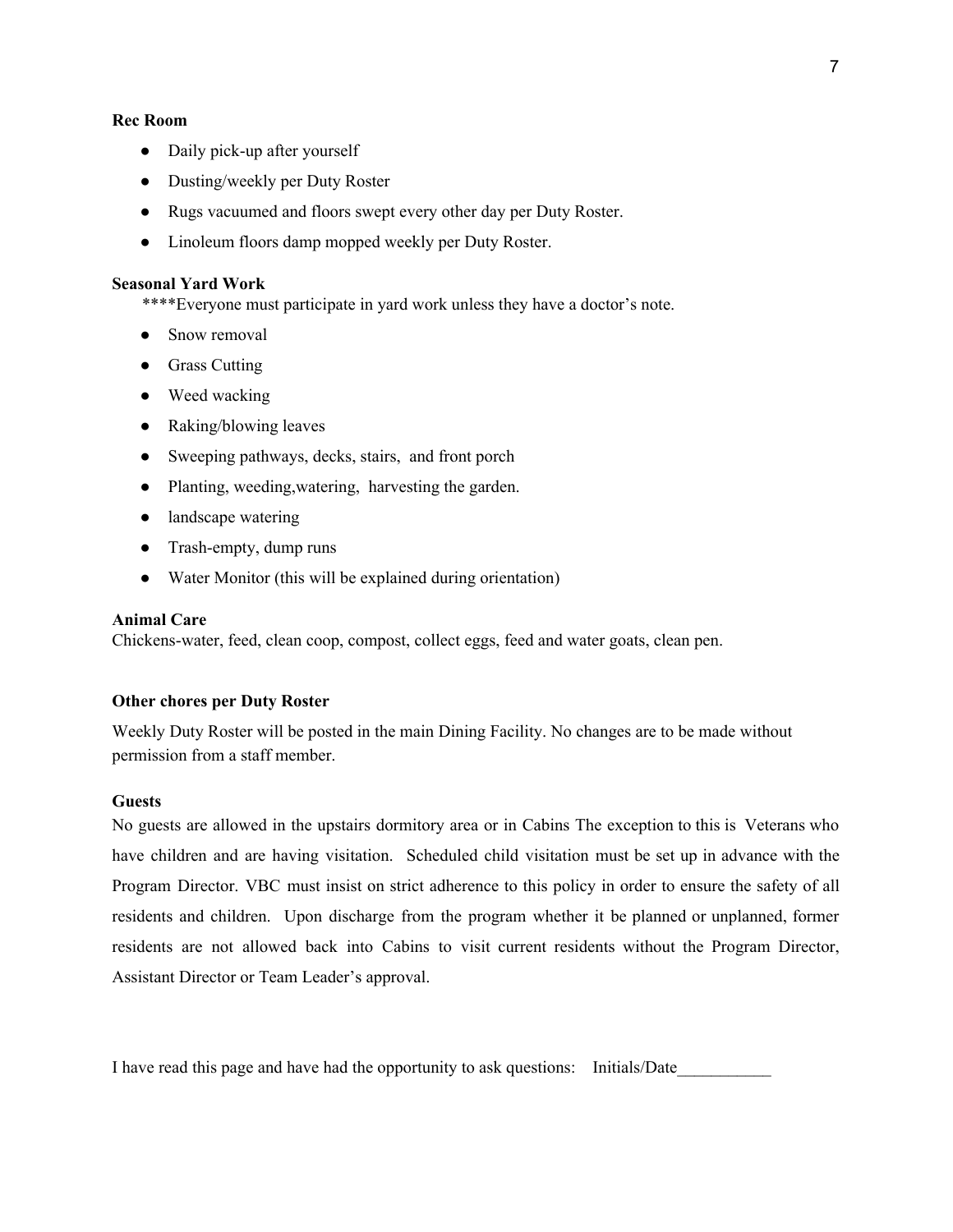## **Constructive Use Of Time:**

You are expected and required to complete an approved (minimum) of 20 hours/week of goal oriented (from your Person-Centered-Plan), structured activities (Recreational groups, Processing Group, Bible Study, Financial Wisdom, School, Volunteer Activity (Heroes Connect, GAL Training, Battle Buddy Training, ) AA/NA groups/activities, other treatment/support type groups and activities.

## **Absences from Room/Cabin/Program**

If you have plans to be away from VBC for an overnight or an extended time away from the program, please notify your Battle Buddy and Program Director. Please use this opportunity sparingly. More than an occasional use of this privilege may indicate that you are not truly working on your program goals as your participation and contributions to the daily routines and activities at VBC are all part of the therapeutic framework that VBC employs to work on building and sustaining interpersonal relationships, developing strategies to deal with personal challenges/PTSD symptoms, vocational skill building, teamwork, personal responsibility and accountability. Your presence is important to the success of your progress, to the other veterans at the Camp and as was stated earlier in this document: You need to be the one working the hardest to meet your goals and objectives!

## **Mail**

The address at Veterans Base Camp is: 108 England Drive, Chaplin, CT 06235 Please add your appropriate cabin/room number.

#### **Personal Appearance**

You, as well as all the veterans in residence, are expected to keep yourselves clean and to maintain a neat appearance. Due to unscheduled daily visitors from families, local and state agencies, youth-at-risk whom we also work with in conjunction with the Department of Children and Families, and other partnering-agency personnel, all residents should be properly attired at all times in the common areas of the dormitory rooms, and in the main building. No baggy pants that expose a vet's backside, if wearing a baggy set of pants, make sure your shirt covers your underwear and bottom! No offensive or suggestive clothing.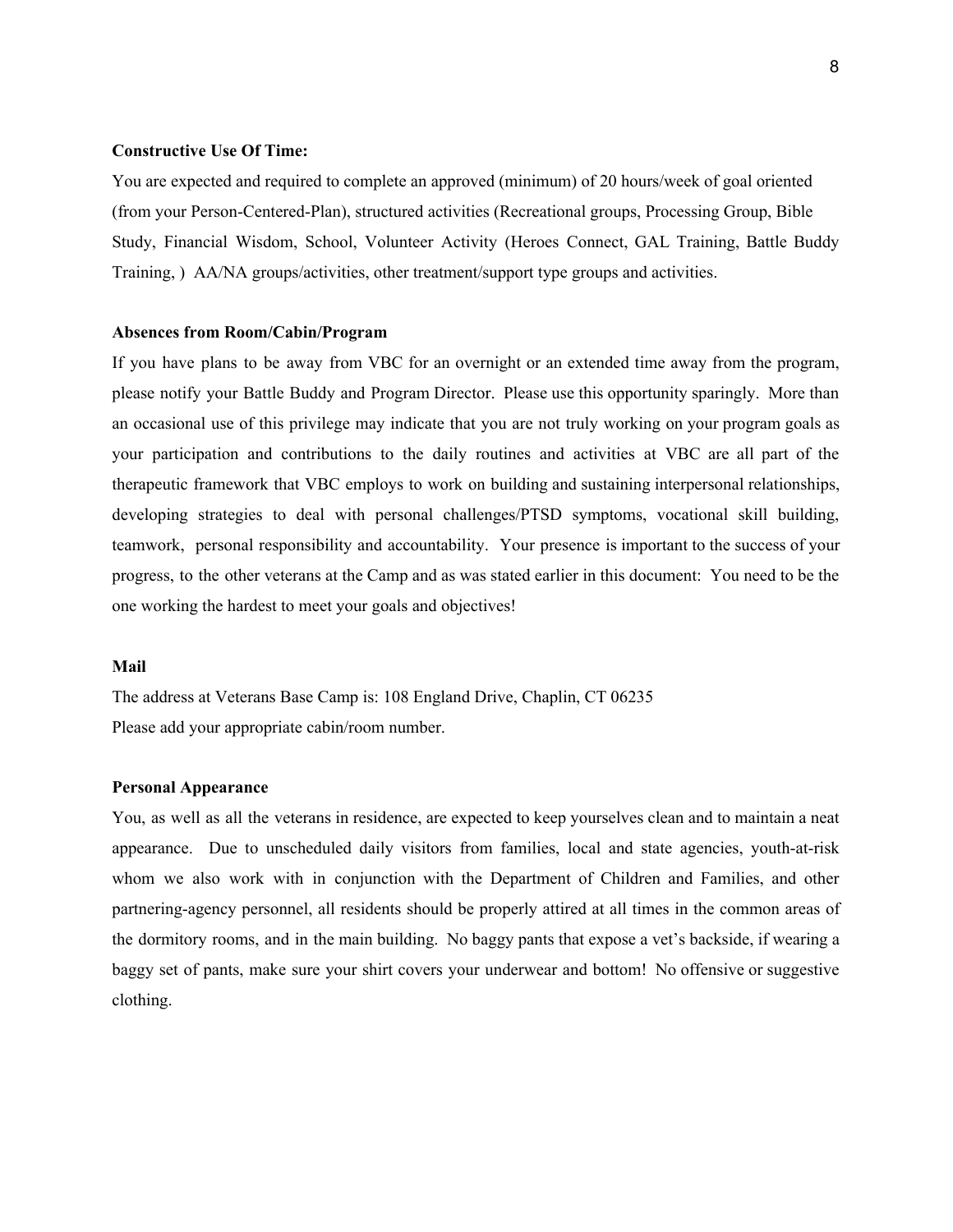I have read this page and have had the opportunity to ask questions: Initials/Date\_\_\_\_\_\_\_\_\_\_\_

## **Pets**

No pets are permitted in any of the cabins /dorm rooms unless they're approved service animals. All animals must have their vet records and service dog certification papers on file with the Program Director.

## **Relapse**

Relapse can occur during the recovery process. Honesty is beneficial to you and to fellow veterans at Camp. If you should relapse, staff may (upon consultation with your treatment team, if you have one) assist you to get back into treatment and will support you as you renew your commitment to sober living. However, as previously stated, the use or possession of drugs or alcohol on the premises is strictly prohibited for the safety of fellow veterans, their children and the youth we also serve.. Alcohol/illicit drug use will be determined by one of the following:

- Self report
- Positive toxicology (urine, blood, hair)
- Witnessed by VBC staff
- Failure to submit to a breathalyzer or toxicological test upon staff demand
- Apparent intoxication
- Failure to give urine specimen within a specified period of time, leaving the building without giving a specimen, refusing to remain under staff supervision while providing a urine sample.

Specifically, if you relapse you will immediately be suspended from your cabin/room and the staff will secure your belongings for as long as you are in treatment or for 72 hours if you are discharged. While you are on suspension, you must not return to VBC or loiter near the property. While you are in treatment, you are expected to pay your residential fee in full and on time, During the time of your suspension, (treatment as determined by your VA treatment team) your VA team will discuss with VBC (if releases have been signed) the disposition of your compliance with treatment and your prognosis for recovery. The VBC team, will then determine if you will continue in or be discharged from the VBC R.E.S.E.T housing program.

It must be emphasized that relapse can not be accommodated by the VBC R.E.S.E.T program. Use of drugs or alcohol on the property cannot be tolerated as it puts the other veterans at risk for relapse and jeopardizes our ability to work with youth-at-risk in our "Heroes Connect", "Battle Buddies" programs.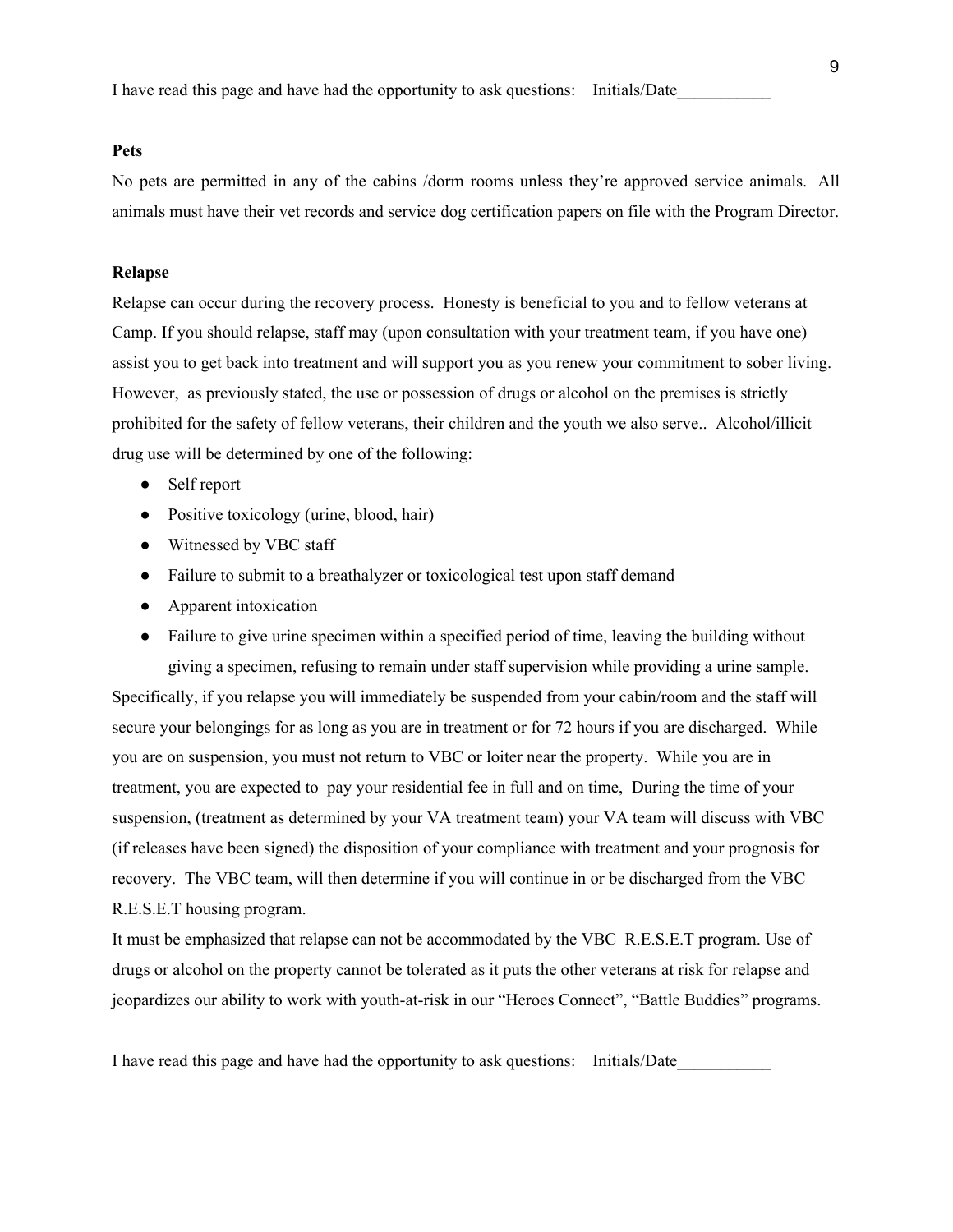#### **Grounds for Dismissal from the Program**

It is VBC's responsibility to ensure a healthy, safe, supportive and financially sound environment for its veterans and if applicable, their children. Everyone is expected to demonstrate respect and restraint when interacting with each other,staff and neighbors. Each resident can expect to be treated with respect and dignity from staff and those who live at VBC and those who come to volunteer. The following actions will result in immediate discharge from the program. Though every attempt will be made to locate alternative emergency housing for the transgressing veteran upon discharge, concern about safety issues may make this attempt unsuccessful before actual dismissal.

- Relapse to alcohol, drugs and/or use of other illicit substances
- Inviting guest into your cabin/room
- Violence (physical/verbal/threatening) towards housemates, staff, neighbors
- Racial comments
- Theft
- Failure to pay full and timely residential fee
- Non-participation in cleaning of Cabin, Dorm Room, property and yard
- Non-compliance with VA treatment plans
- Revoking or limiting Releases of Information required by the VA and VBC
- Failure to notify VBC Director/staff of overnight absences from apartment
- Violation of any program guidelines
- Firearms, explosives and/or weapons are not allowed under ANY circumstances. A veteran who violates this regulation will be immediately removed from his/her cabin/room and terminated from the program. The appropriate law enforcement agency will be called and charges will be filed in accordance with the law.

#### **Summary**

The VBC Team wishes you all the best, and is here to walk alongside you as you take time to R.E.S.E.T your path. The "rules" above are outlined in detail so everyone knows what is expected from them and how VBC will partner with you as you create your individualized plan to achieve your goals. Your safety and the safety of the Veterans and Youth we work with is our number one priority. Clear guidelines help to ensure that. We are here to engage, inspire, support and empower you as you start your R.E.S.E.T journey and wish you all the best.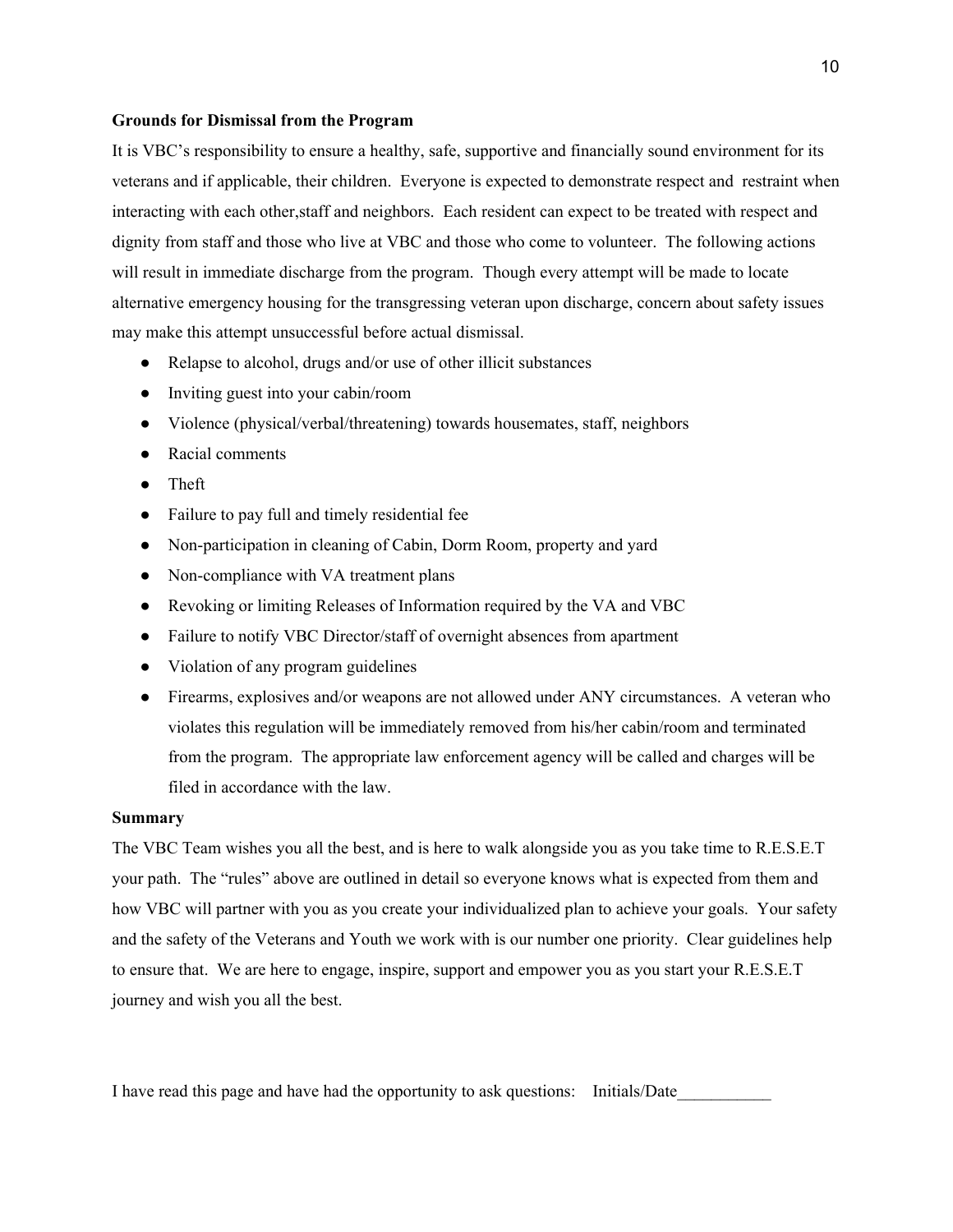# **Rental Application**

|                   |                                                          | First Name:__________________________M.I._________Last__________________________ |
|-------------------|----------------------------------------------------------|----------------------------------------------------------------------------------|
|                   |                                                          |                                                                                  |
|                   |                                                          | Phone Number: _______________________ Drivers Licence #: ________________        |
| State__________   |                                                          |                                                                                  |
|                   |                                                          |                                                                                  |
|                   |                                                          |                                                                                  |
|                   |                                                          |                                                                                  |
| <b>Vehicles:</b>  |                                                          |                                                                                  |
|                   | Make: _______________ Model______________ Color_________ |                                                                                  |
|                   | Year: Plate Number                                       |                                                                                  |
|                   | Please attach: Copy of: Proof of Insurance               |                                                                                  |
|                   | <b>Drivers license</b>                                   |                                                                                  |
|                   | <b>DD214</b>                                             |                                                                                  |
|                   | In case of emergency please notify:                      |                                                                                  |
| <b>Relative:</b>  |                                                          |                                                                                  |
|                   |                                                          |                                                                                  |
|                   |                                                          |                                                                                  |
|                   |                                                          |                                                                                  |
|                   |                                                          |                                                                                  |
|                   |                                                          |                                                                                  |
| <b>Friend:</b>    |                                                          |                                                                                  |
|                   |                                                          |                                                                                  |
|                   |                                                          |                                                                                  |
|                   |                                                          |                                                                                  |
|                   |                                                          |                                                                                  |
| City/State_______ |                                                          |                                                                                  |